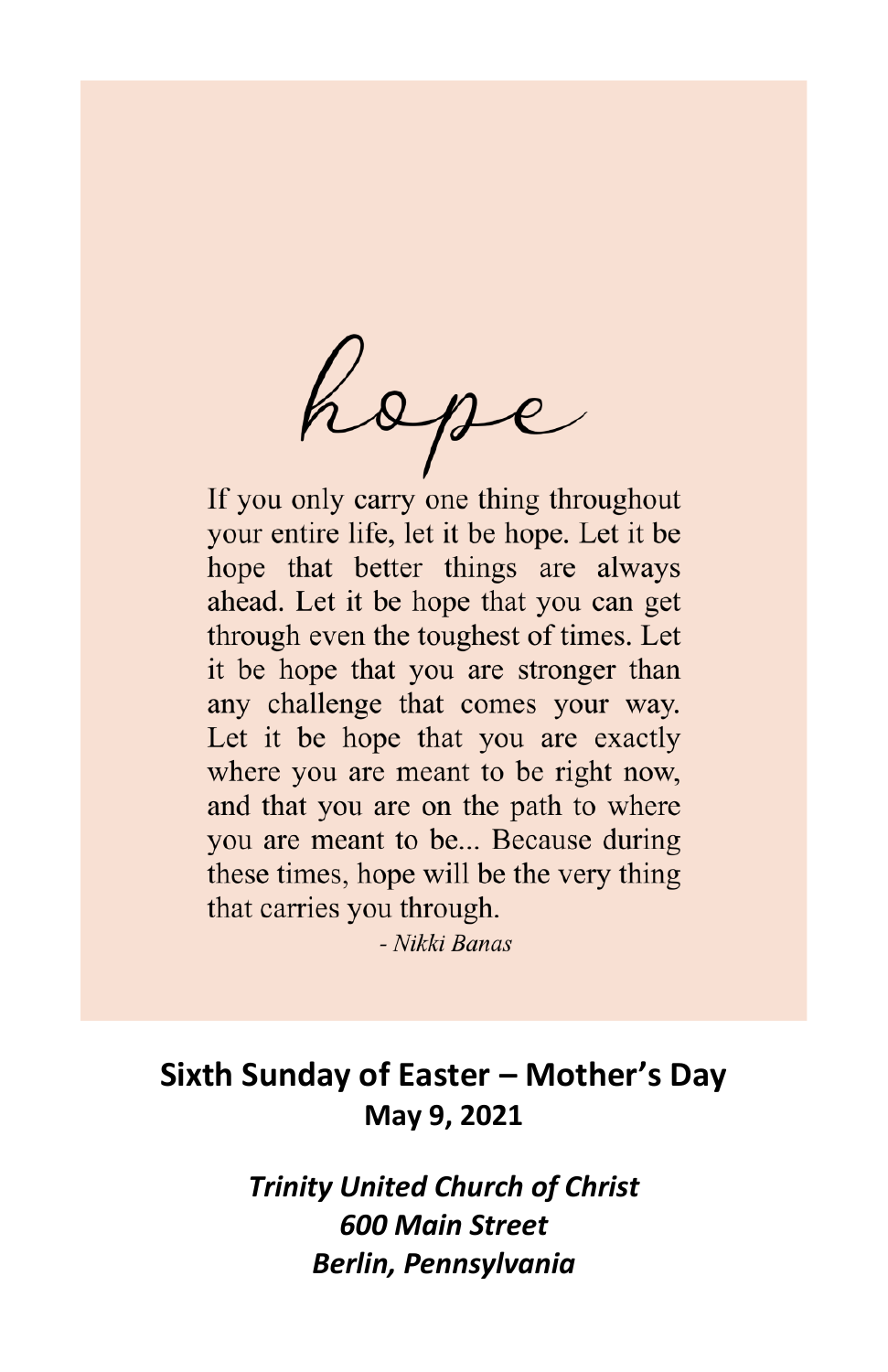**Music of Preparation** *Prelude & Fugue in C Major* – J. S. Bach

#### **\*Easter Hymn: No. 213** *Because He Lives*

**\*Apostolic Greeting** Blessed be God: Father, Son, and Holy Spirit. **And blessed be his kingdom, now and forever. Amen.** Alleluia. Christ is risen! **The Lord is risen indeed. Alleluia!**

**Morning Prayer Our Savior's Prayer [**using **debts** and **debtors]**

# **WE HEAR GOD'S WORD**

#### **Epistle of John 1 John 2:28-29**

**<sup>28</sup>** And now, little children, abide in him, so that when he appears we may have confidence and not shrink from him in shame at his coming. **<sup>29</sup>** If you know that he is righteous, you may be sure that everyone who practices righteousness has been born of him.

## **Blessing and Dismissal of Children to Sunday School**

#### \***Gospel Acclamation: No. 233** *Alleluia! Sing to Jesus*

**<sup>9</sup>** As the Father has loved me, so have I loved you. Abide in my love. **<sup>10</sup>** If you keep my commandments, you will abide in my love, just as I have kept my Father's commandments and abide in his love. **<sup>11</sup>** These things I have spoken to you, that my joy may be in you, and that your joy may be full.

**<sup>12</sup>** "This is my commandment, that you love one another as I have loved you. **<sup>13</sup>** Greater love has no one than this, that someone lay down his life for his friends. **<sup>14</sup>** You are my friends if you do what I command you. **<sup>15</sup>** No longer do I call you servants,*<sup>1</sup>* for the servant does not know what his master is doing; but I have called you friends, for all that I have heard from my Father I have made known to you. **<sup>16</sup>** You did not choose me, but I chose you and appointed you that you should go and bear fruit and that your fruit should abide, so that whatever you ask the Father in my

#### **\*The Gospel St. John 15:9-17**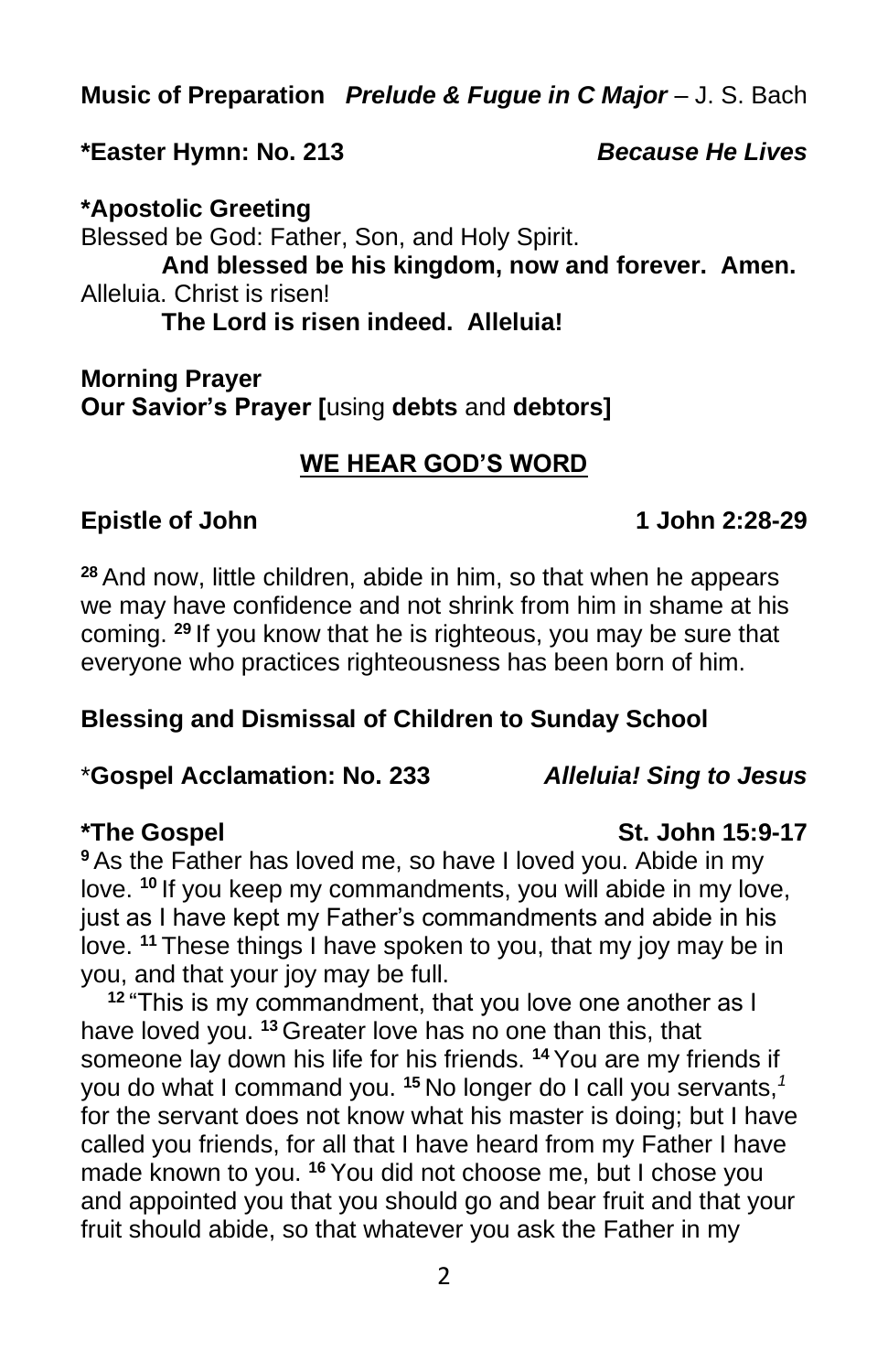name, he may give it to you. **<sup>17</sup>** These things I command you, so that you will love one another.

#### **\*The Apostles' Creed**

Let us join together in professing the Christian faith as contained in the Scriptures of the Old & New Testaments.

Do you believe in God?

**I believe in God, the Father Almighty,**

**creator of heaven and earth.**

Do you believe in Jesus Christ?

**I believe in Jesus Christ, his only Son, our Lord, who was conceived by the Holy Ghost,**

**born of the Virgin Mary, suffered under Pontius Pilate, was crucified, died, and was buried; he descended into hades. On the third day he rose again; He ascended into heaven, is seated at the right hand of the Father, and will come again to judge the quick and the dead.** Do you believe in the Holy Ghost?

**I believe in the Holy Ghost, the holy catholic Church, the communion of saints, the forgiveness of sins, the resurrection of the body, and the life everlasting. Amen.**

**The Saints in Action**

**Proclamation of God's Word** "PD" *Deep Hope*

**\*Hymn of Dismissal: No. 406** *My Hope Is in the Lord!*

### **\*Sung Dismissal and Blessing** *Now Unto Him Who Is Able*

Now unto Him who is able to keep you from falling. To make you stand in His presence blameless and with great joy. To the only God our Savior, Jesus Christ our Lord. Be the glory, and the majesty, dominion, and authority. Both now and forevermore, Amen. **Give Him the glory, and the majesty, dominion, and authority.**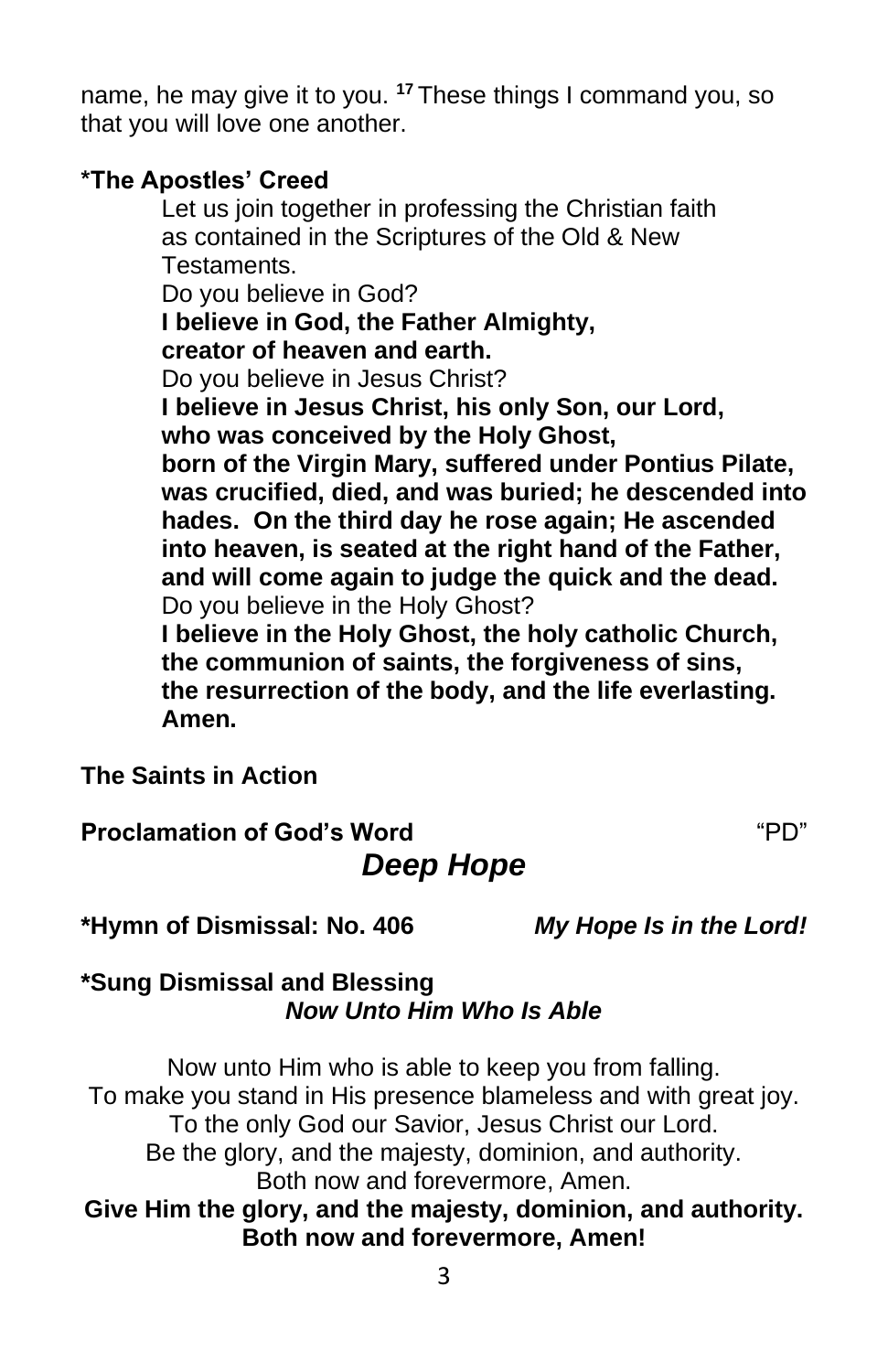#### **\*Going Forth**

+ + + + + + +

#### **The Saints In Action**

Wednesday 6:30 p.m. Handbells Next Sunday – Seventh Sunday of Easter – Music Sunday 8:00 a.m. Worship 9:30 a.m. Worship 9:45 a.m. Sunday School

**Graduating Seniors** – We will honor our graduating Seniors [High School and College] om Sunday, June 6<sup>th</sup> at the 9:30 a.m. service. If you have or know of a "graduating senior" please call the church office to provide the information. A gift will be given that day to those whom we recognize here at Trinity.

**Croner Education Loan Fund** – Applications are now available for all college students who would like to seek a "low" interest loan from the Croner Education Fund. Applications will be due to the church office by June  $30<sup>th</sup>$  for the coming academic year. Funds will be disbursed directly to your educational institution.

**Trinity Music Sunday** with the Trinity Bells will be Sunday, May 16<sup>th</sup> at both services. A musical message for the day.

**Vacation Bible School** will be June 14-18 here at Trinity. This year we will be exploring the story of "Moses!" Amy Clark and Jean Hart are serving as directors. We are seeking "helpers" to guide students groups, crafts, music, and food! Please offer your talents to make this a memorable event of summer 2021! We missed out on VBS last year due to COVID-19, we feel safe enough to engage with the children this summer.

**Children's Clearances –** The Church Office sent out letters requesting updated Children's Clearances. If you received a letter, please fulfill the request as soon as possible. For those helping with VBS if you are not sure if you have a current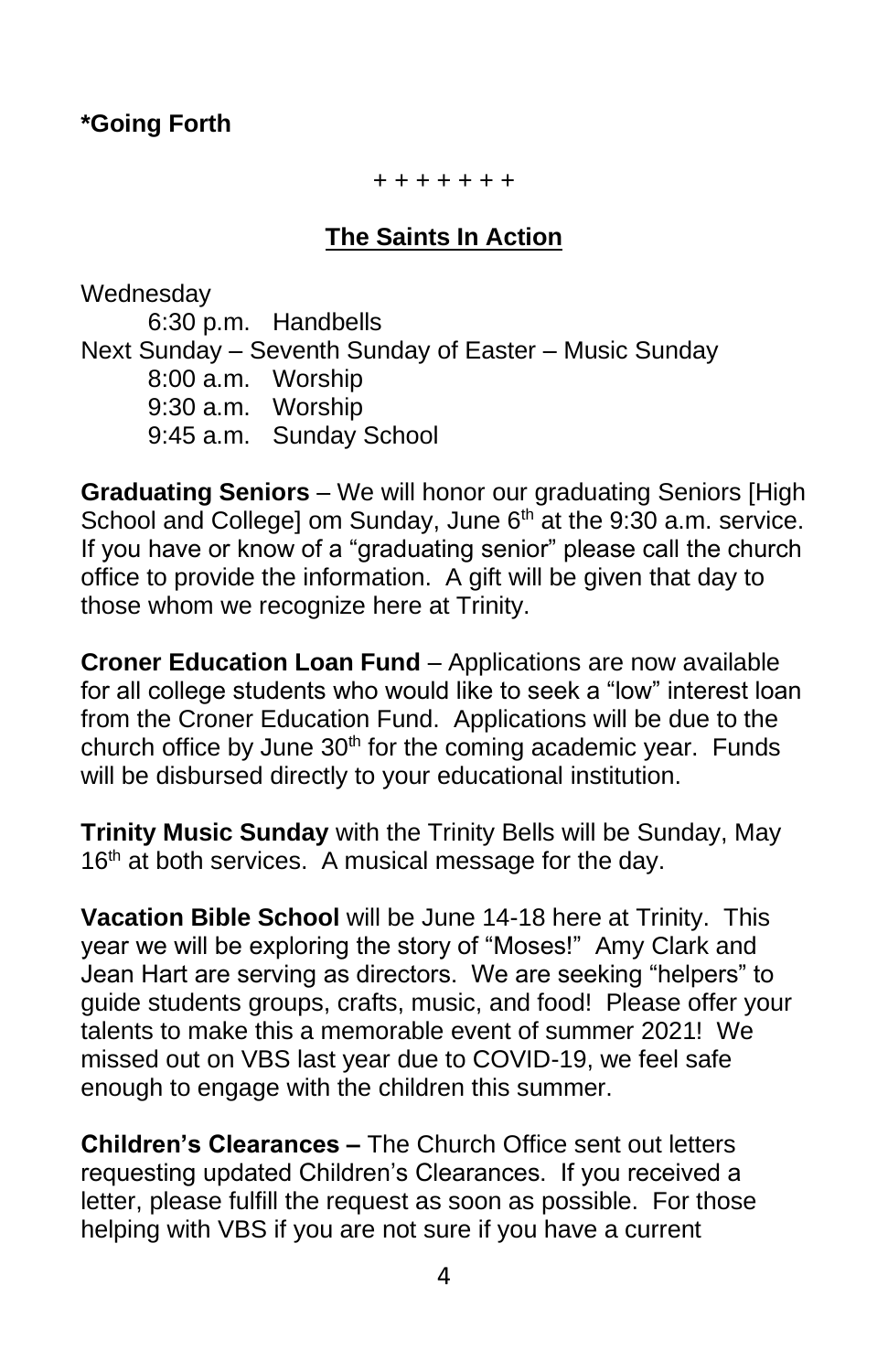clearance, please call the church office. Pam has all of the information. THANK YOU!

**Penn West Annual Meeting – June 12** from 9 a.m. to 12 Noon. Our own Tom Croner will complete his two-year term as moderator that day. Tom has the distinction of being the ZOOM Moderator of the Conference. There have been no in person meetings of the Conference during his term, all meetings have been conducted by ZOOM. We are seeking 1 person to "attend" via ZOOM for this meeting. The church will cover the costs of registration of \$20.00. Please speak with Pastor Dave or Tom Calvert if you are willing to serve.

**Church Picnic –** What do you think about having our annual Church Picnic in the Grove on July 18<sup>th</sup>. Let Tom Calvert or one of the HUGS & KISSES moms know your opinion.

**Trinity Celebrates 250 Years** of ministry in 2027. We are starting to think about this celebration and how to commemorate this very special anniversary. Would you be willing to work with a team to create a plan for honoring this anniversary? Speak with Pastor of your interest.

**Thank you from Lewis Berkley**. Please extend my thanks for all the cards & best wishes celebrating my 90<sup>th</sup> birthday. You people are truly awesome!

#### **Giving From 4/25/2021**

|              | Rec       | <b>Budget</b> | Over/Under |
|--------------|-----------|---------------|------------|
| General      | \$2645.00 | \$2434.93     | \$210.07   |
| Ben          | \$168.00  | \$213.46      | $-545.46$  |
| <b>Maint</b> | \$125.00  | \$163.46      | $-538.46$  |
| <b>Total</b> | \$2938.00 | \$2811.85     | \$126.15   |

Benevolence includes Food Pantry of \$10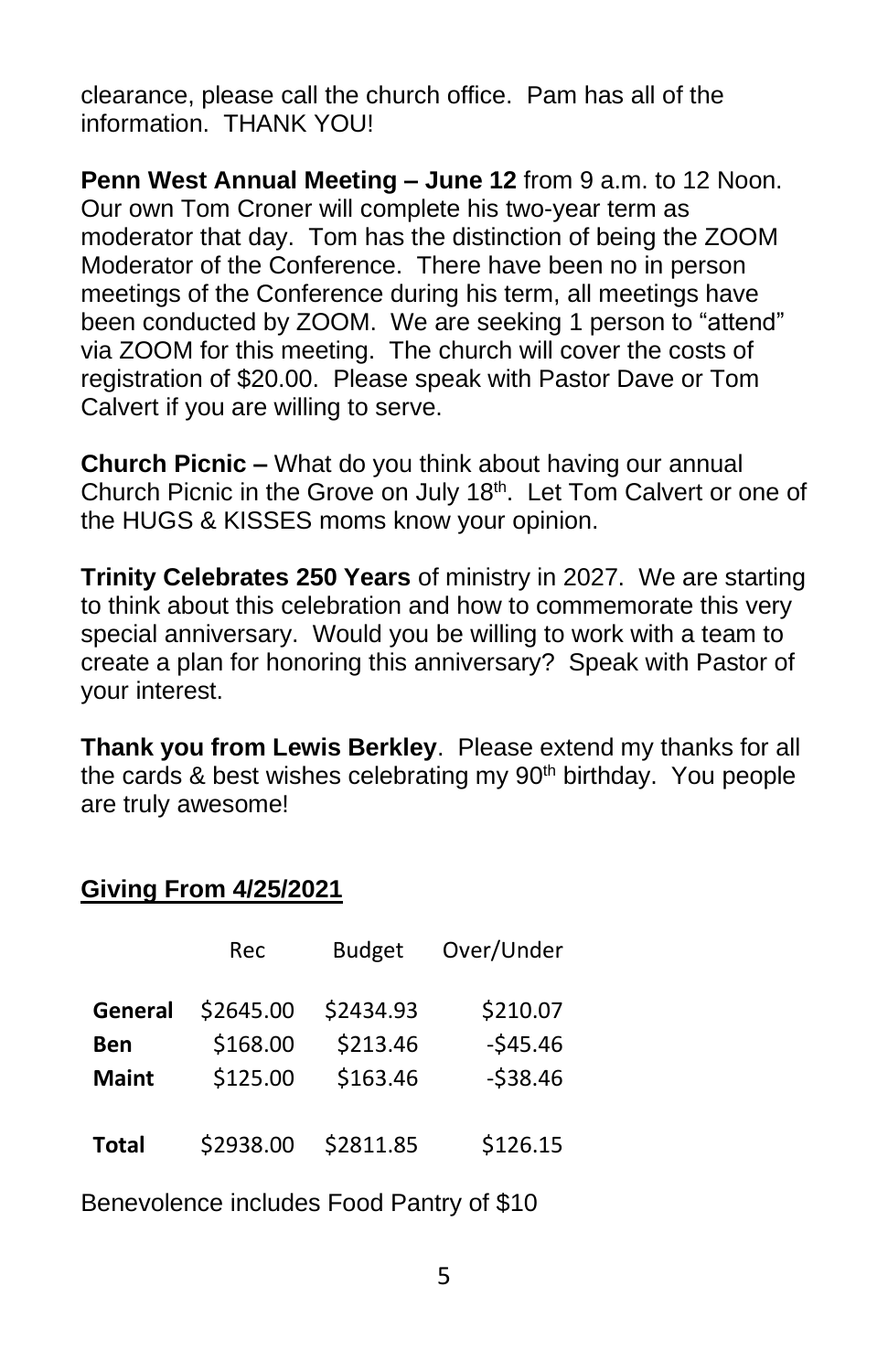#### **Those Remembered in prayer:**

God's guidance and protection for Armed Forces.

#### **Shut Ins:**

Roy Bucher, Helen Diest, Mary Forespring, Cynthia Kelly, Lois Krause, Deb Luteri, Lois Saylor, Dirkje Stellingwerf.

#### **Healing Concerns:**

Mark Amyot, Donnie Baxter, Lindsey Stotler Cioci, Pam Crooks, John Durst, Susan Durst, Wilma Durst, Eric Emerick, Jane Fisher, Linda Gallick, Janet Gindlesperger, Kathryn Grimm, Brenda Leister, Larry McCullen, Bayley Mull, Nancy Schrock,Tyler Seifert, Dwight Smith, Robin Walker, Heather Weighley, Nancy Weighley, John Will, Karen Will, Kimberly Kay Roos Zimmerman.

Once again, we ask that you contact us if someone needs to be removed from the list or information updated. Thank you for your assistance.

# *Where You May Find. . .*

**The Nursery:** *is on the lower level for children and their parent. A big screen TV is mounted in the room so that you may watch the service.*

## **At the Sanctuary Entrances. . .**

Large Print Bulletins **Example 20** Hearing Amplifiers Recycling Boxes for Bulletins *These Days –* Devotional

# **Assisting in Worship**

*Sound:* Tom Croner, Jim Darr

*The Flowers on the altar* in Memory of ours Parents: JB and Betty McCullar and Wayne and Ann Darr by Jim & Jean Ann Darr

*Additional Flower Basket* is in memory of the Zimmerman Family by Allison Zimmerman